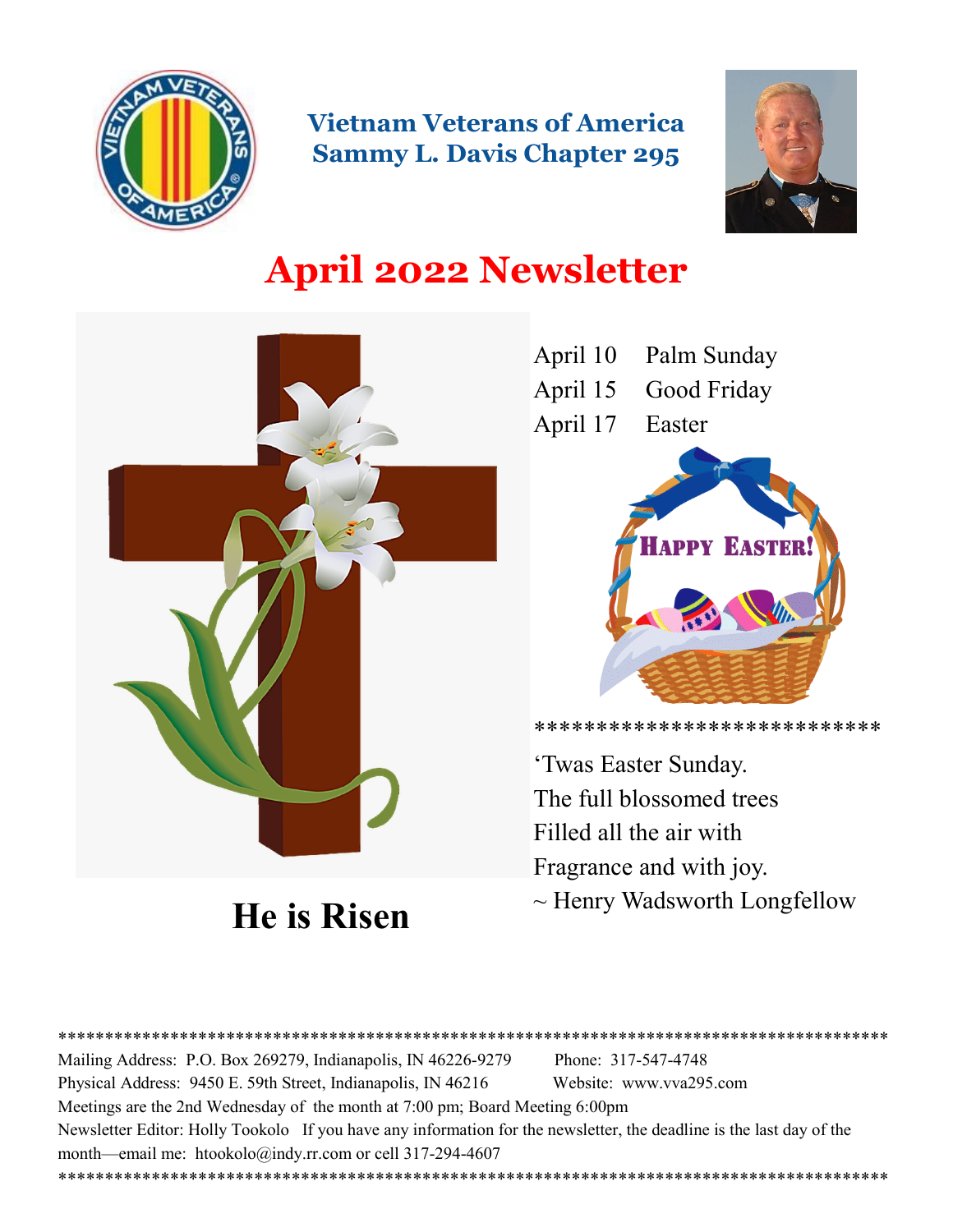## **VVA 295 Officers**

| President      | Larry Shaw    | comdshaw@yahoo.com                       | 765-618-4067 |
|----------------|---------------|------------------------------------------|--------------|
| Vice President | Don McFarland | dmac101@comcast.net                      | 812-593-2554 |
| Secretary      | Mike Dolan    | michaeledolan@prodigy.net $317-374-5578$ |              |
| Chaplain       | Robert Wright | gospelbobw@gmail.com                     | 317-714-4618 |

#### **Board of Directors**

| <b>Steve Anderson</b> | asteton(a) aol.com             | 317-431-9683 |
|-----------------------|--------------------------------|--------------|
| Ron Ayres             | ron.ayers@att.net              | 317-319-6968 |
| <b>Rick Brown</b>     | rbrown46140@gmail.com          | 317-509-2022 |
| Mike Hamm             | indyhambone@sbcglobal.net      | 317-371-9833 |
| Verne Hanson          | ver61el.handon@comcast.net     | 317-439-7982 |
| <b>Steve Mabrey</b>   | spmabrey@comcast.net           | 317-459-6255 |
| Ken Walters           | kennethgwalters@gmail.com      | 317-372-2231 |
| Dennis Smalling       | smallingindy@sbcglobal.net     | 317-313-1577 |
|                       | <b>AVVA Liaison</b>            |              |
| Tony Gigli            | Anthony.gigli@gmail.com        | 317-965-1976 |
| <b>Holly Tookolo</b>  | $htookolo(\omega)$ indy.rr.com | 317-294-4607 |
|                       |                                |              |

**\*\*\*\*\*\*\*\*\*\*\*\*\*\*\*\*\*\*\*\*\*\*\*\*\*\*\*\*\*\*\*\*\*\*\*\*\*\*\*\*\*\*\*\*\*\*\*\*\*\*\*\*\*\*\*\*\*\*\*\*\*\*\*\*\*\*\*\*\*\*\*\*\*\*\*\*\*\*\*\*\*\*\*\*\*\*\***

#### **WARRIORS HOPE**

Every Thursday evening at 6pm you will find John Smitha at the Fort Harrison Veteran Center leading and helping a group of veterans with fellowship. Coffee and donuts are usually available. All veterans are welcome. It is good to talk with other veterans. If you have questions, call John Smitha, 317-439-6304. \*\*\*\*\*\*\*\*\*\*\*\*\*\*\*\*\*\*\*\*\*\*\*\*\*\*\*\*\*\*\*\*\*\*\*\*\*\*\*\*\*\*\*\*\*\*\*\*\*\*\*\*\*\*\*\*\*\*\*\*\*\*\*\*\*\*\*\*\*\*\*\*\*\*\*\*\*\*\*\*\*\*\*\*\*\*\*



## **Reminder: The Veteran Magazine is online at [www.vvaveteran.org](https://avva.us9.list-manage.com/track/click?u=4ab4860ec05a1a8f83e175e63&id=738858a3be&e=672acd907e)**

The March/April 2022 issue was mailed and on website. Read the article about A Piece of the Rock: The Replica Vietnam Veterans Memorial at Fort Wayne on page 24.

\*\*\*\*\*\*\*\*\*\*\*\*\*\*\*\*\*\*\*\*\*\*\*\*\*\*\*\*\*\*\*\*\*\*\*\*\*\*\*\*\*\*\*\*\*\*\*\*\*\*\*\*\*\*\*\*\*\*\*\*\*\*\*\*\*\*\*\*\*\*\*\*\*\*\*\*\*\*\*\*\*\*\*\*\*\*\*

## **Membership Report**

VVA membership total as of February 28, 2022 is 346. By Steve Anderson

AVVA membership total as of February 28, 2022 is 36. By Holly Tookolo

\*\*\*\*\*\*\*\*\*\*\*\*\*\*\*\*\*\*\*\*\*\*\*\*\*\*\*\*\*\*\*\*\*\*\*\*\*\*\*\*\*\*\*\*\*\*\*\*\*\*\*\*\*\*\*\*\*\*\*\*\*\*\*\*\*\*\*\*\*\*\*\*\*\*\*\*\*\*\*\*\*\*\*\*\*\*\*

Don't be a duck. Be an eagle. Ducks quack and complain. Eagles soar above the crowd.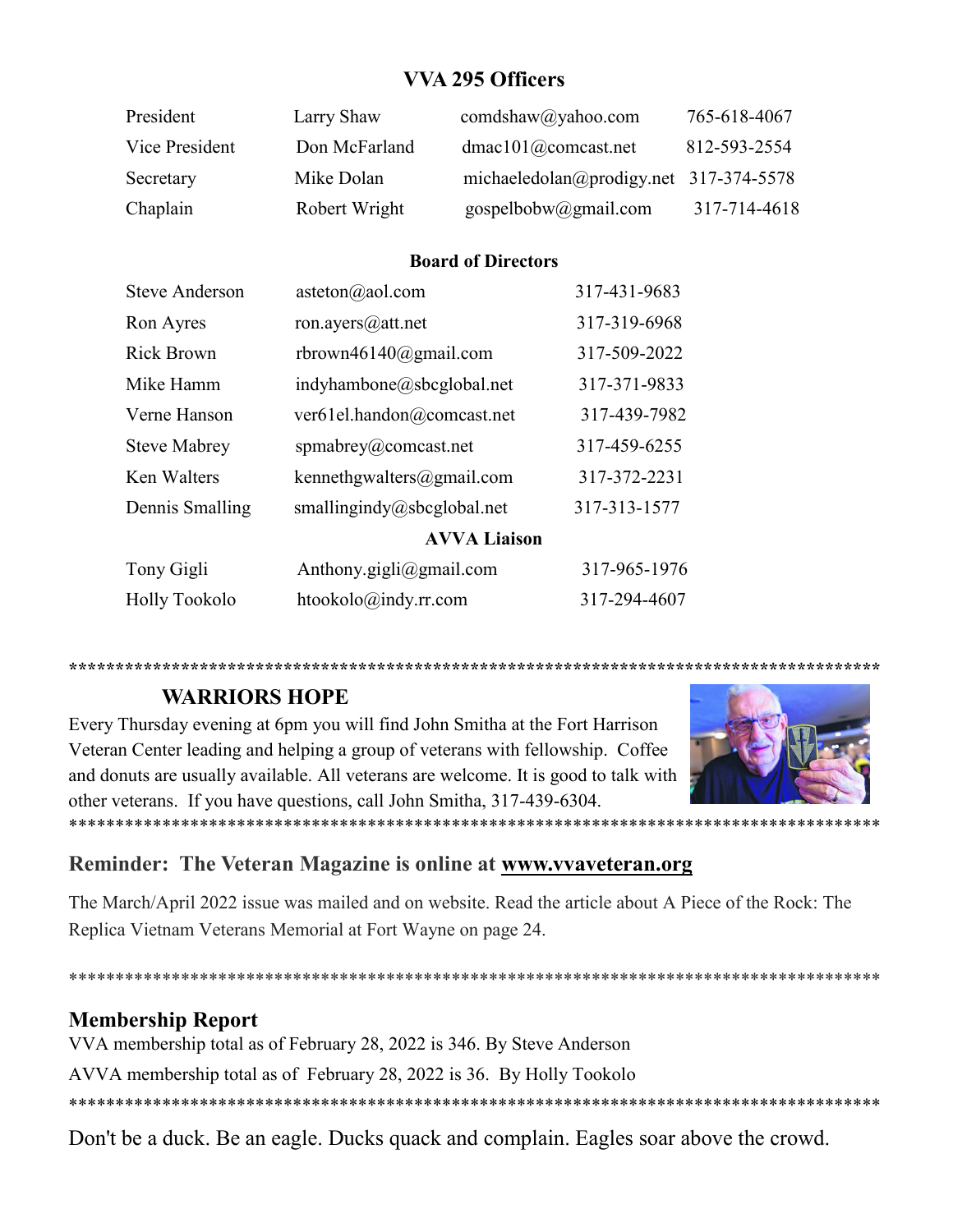## **Important Dates**

| April 10 | Palm Sunday |
|----------|-------------|
|          |             |

- April 15 Good Friday
- April 17 Easter
- April 13 VVA 295 Board Meeting at 6pm; Regular meeting at 7pm

## **ELECTION NOTICE:**

April 13 at the regular meeting the elections will take place.

Nominations will be held at the March and April regular meetings.

- May 8 Mother's Day
- May 11 VVA 295 Board Meeting at 6pm; Regular meeting at 7pm

May 21 Armed Forces Day

- May 21 VVA Indiana State Council meeting and election
- May 30 Memorial Day

\*\*\*\*\*\*\*\*\*\*\*\*\*\*\*\*\*\*\*\*\*\*\*\*\*\*\*\*\*\*\*\*\*\*\*\*\*\*\*\*\*\*\*\*\*\*\*\*\*\*\*\*\*\*\*\*\*\*\*\*\*\*\*\*\*\*\*\*\*\*\*\*\*\*\*\*\*\*\*\*\*\*\*\*\*\*\*\*\*

## **THIS DATE IN HISTORY**

**April 28, 1956** The last French soldiers depart and the French Military High Command disbands.

- **April 15, 1962** Arriving aboard the aircraft carrier Princeton, the first U.S. Marine Corps air unit lands in South Vietnam.
- **April 15, 1964** Former VP Nixon, returning from his trip through Asia, gives a number of speeches in New York City and Washington in which he criticizes the Johnson administration's handling of the situation in Vietnam and calls for extending the war into North Vietnam and Laos.
- **April 1, 1965** U.S. Air Force begins Operation Steel Tiger to strike targets in the Laotian panhandle.
- **April 10, 1965** The 5,000 U.S. Marines already stationed in the area of Danang are reinforced with the arrival of the 2nd Battalion, 3rd Marines and the 3rd Battalion, 4th Marines, which are deployed at Hue Phu Bai and Danang.
- **April 24, 1965** President Johnson issues an executive order designation Vietnam a "combat area" and authorizes "hostile fire" pay, retroactive to January 1, 1964.
- **April 12, 1967** Task Force Oregon is formed in response to MACV's need for reinforcements in I Corps and is stationed at Chu Lai in Quang Tin Province.
- **April 8-Nov 11, 1968** The U.S. 198th Infantry Brigade and other elements of the Americal Division conduct Operation Burlington Trail, a combat sweep in in Qunag Tin Province.

## **The Bunker**



Your purchases support VVA 295 and Fort Harrison Veterans Center. The Bunker is scheduled to be at the VA all year. Steve is still looking for another manager to help with the Bunker. Right now Steve and Wallace Vaughn take turns as manager at VA. To volunteer call Holly 317- 294-4607; to manage, call Steve 317-459-6255. Hours 7am-3pm at VA .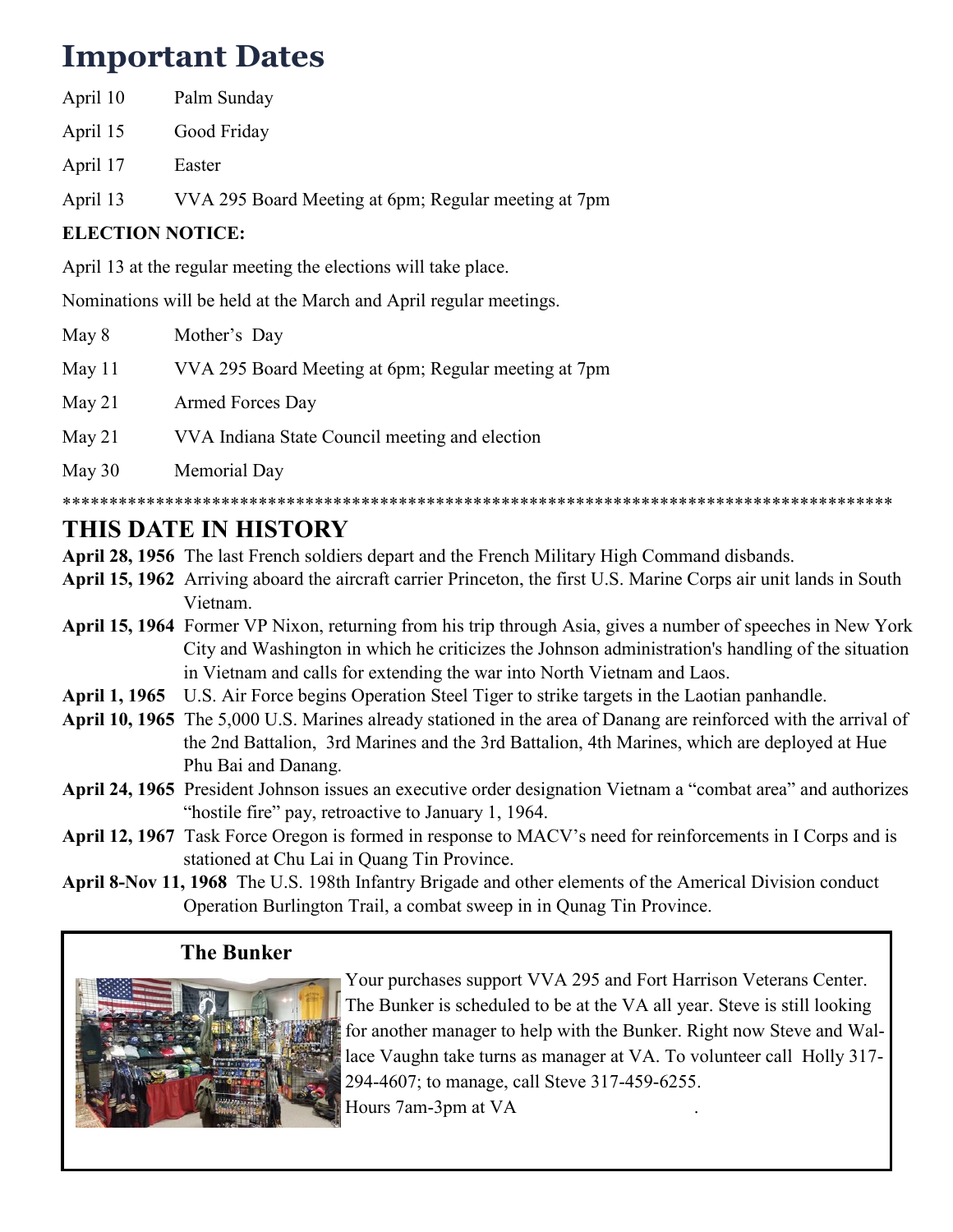

## **President's Message**

Greetings Brothers and Sisters,

This will be my last article as your Chapter President, having completed two terms. four years in which we have replaced both the heating and cooling system, put on a new roof. Nearly \$200,000.00 of improvements. Plus, an increase in membership by almost 20% by adding 50 new members for the Chapter.

During that time Steve was allowed to set the Bunker up at the V.A. every day that the cafeteria is open. His income from these sales is what has paid for the lights, gas, water, lawn

mowing, and snow removal. He also paid for a very large part of the roof, along with a nice donation from Rolling Thunder, and a few other groups in the building. I thank them very much, and you should too.

If it wasn't for Steve, and those helping him we would not have a building. Just because we have a lease, does not mean that we can't lose it, as we are responsible for all upkeep, and repairs.

March was the first nominations for Chapter Officers, and Board for the next two (2) years. I was honored to be nominated for President again. Thanks Jim that made me feel good that you have that much trust in me. But I declined the nomination. Some people think that I declined on account of health problems. But that is not it. When I was first nominated, I said that we would start having fundraisers for the Chapter. I failed to accomplish this goal.

The only fundraiser that we had is when we went to the Commissary with VVA Poppies, to help cover the expenses of bringing The Moving Wall here. The only people that helped was Jim Peirce and his wife, Jim Finney, Holly Tookolo, and me. Others were asked, but never showed up.

In the past few years, we have had members of both VVA and AVVA, and their spouses go Christmas shopping for veterans at HVAF, and then get reimbursed by State VVA. This year State VVA said that they could no longer do that. So, a few members said that they would have a fundraiser to pay for this. Needless to say, they never did anything as usual, and so there wasn't any Christmas shopping, or presents for HVAF. There are probably Veterans closer to the building that could use some help as well, but no one wants to take the time to find out.

Most of you do not know anything about me, so here is a fast wrap up. I served in the Army Two years. In Vietnam 65-66, I was assigned to B Company, 8th Combat Engineer Battalion, 1st Calvary Division where I received the purple Heart and Bronze Star with V device, among the other ribbons that were given.

Came back home to the workplace where I hired in maintenance as a laborer, went to shift repairman, then as a electrician, and ended up as a electronics technician, with 371/2 years of service when the plant closed. During that time got married, we had three sons, was married forty years, she passed twelve years ago.

I am the first Dual Life Member of both VVA and AVVA in Chapter 295. Life Member of VFW, DAV, Amvets, Military Order of the Purple Heart, Howard County Vietnam Veterans Organization, VFW National Home For Children in Eaton Rapids Michigan, Associate Life Member 1st Calvary Division, and Life Benefactor Member of the NRA.

Past State Commander of both VFW and Purple Heart, Department Judge Advocate for DAV, Instructor for VFW 5th District for twenty years. Besides being President of VVA 295, I am serving my second term as Vice President of Howard County Vietnam Veterans Organization, and Commander of Purple Heart Chapter 692 in Marion.

Through out the years I have worked with some boards that did not like one thing or another, or other members of the board, but in time they all came around to work together for the betterment of their respective organizations.

But that is not the case with the VVA Board, some of which have been on there for years, and plan to stay on in the future. All they want is the title. but not do any work for the Chapter, building, or grounds.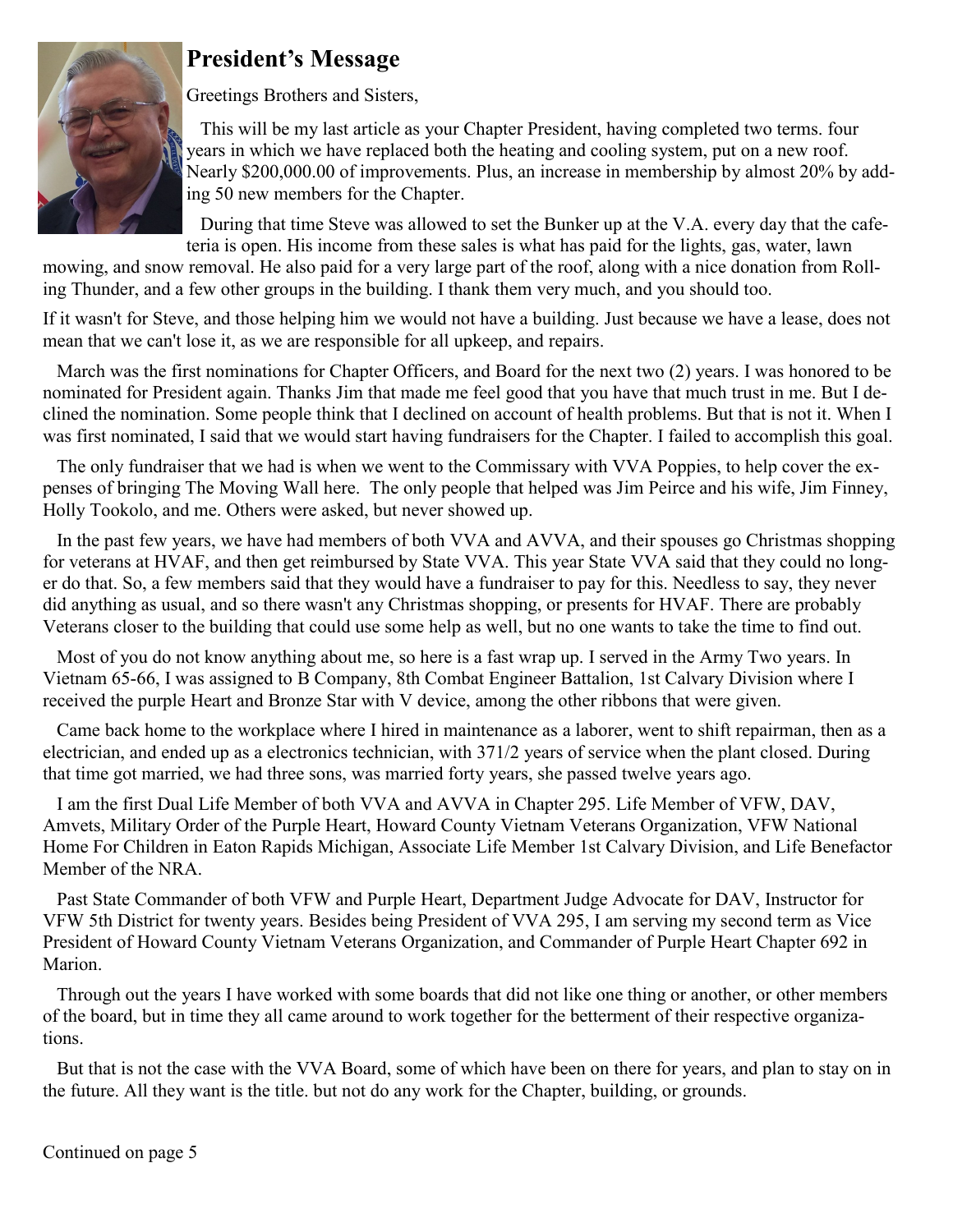This is why I am not running again. I have met and worked with some great people in the Chapter. You should be proud of the workers in both VVA and AVVA, because I know that I am, and plan to work with them in the future.

Our meeting for second nominations and the election will be Wednesday April 13th 7pm at the building. If you care about your chapter, and the direction that it may go, please attend. Remember you do not need a large number of people on the Board that will do nothing. You need those that will work. Never forget that the membership has the last word, and can over rule any decision made by the Board. Our National organization found that out at the last convention. But this can not be done, if you are not at the meetings.

May God bless our troops serving around the world, their family's, America, and You. In Comradeship,

Larry L. Shaw

765-618-4067

#### [comdshaw@yahoo.com](mailto:comdshaw@yahoo.com)

#### \*\*\*\*\*\*\*\*\*\*\*\*\*\*\*\*\*\*\*\*\*\*\*\*\*\*\*\*\*\*\*\*\*\*\*\*\*\*\*\*\*\*\*\*\*\*\*\*\*\*\*\*\*\*\*\*\*\*\*\*\*\*\*\*\*\*\*\*\*\*\*\*\*\*\*\*\*\*\*\*\*\*\*\*\*\*

## **VA Proposes Rebuilding Roudebush Medical Center**

The Biden administration has released a sweeping plan to close some VA facilities, rebuild some VA facilities and build new facilities. Almost 70% of VA's health care facilities were built more than 50 years ago, and the buildings have a median age of 60 years, compared with 8 1/2 years for private sector hospitals. The VA has been spending billions of dollars a year to maintain crumbling facilities. The population of veterans in some areas of the U.S. has declined but increased in other areas. Looking at all this, the VA has a list of their proposals which includes rebuilding Roudebush VAMC in a location close to where they are located and tearing down the old building. The plan to close the Fort Wayne VAMC but build a clinic on that site. For the whole story, go to: [https://www.militarytimes.com/veterans/2022/03/14/dozens](https://www.militarytimes.com/veterans/2022/03/14/dozens-of-va-medical-centers-slated-for-closure-total-rebuilds-under-new-infrastructure-plan/)-of-va-medical-centers-slatedfor-closure-total-rebuilds-under-new-[infrastructure](https://www.militarytimes.com/veterans/2022/03/14/dozens-of-va-medical-centers-slated-for-closure-total-rebuilds-under-new-infrastructure-plan/)-plan/

\*\*\*\*\*\*\*\*\*\*\*\*\*\*\*\*\*\*\*\*\*\*\*\*\*\*\*\*\*\*\*\*\*\*\*\*\*\*\*\*\*\*\*\*\*\*\*\*\*\*\*\*\*\*\*\*\*\*\*\*\*\*\*\*\*\*\*\*\*\*\*\*\*\*\*\*\*\*\*\*\*\*\*\*\*\*\*\*\*

## **H.R. 6823 The Elizabeth Dole Act**

Elizabeth Dole Home and Community Based Services for Veterans and Caregivers Act of 2022 reinvests in caregiver support at the U.S. Department of Veterans Affairs, establishes a user-friendly resource center, and expands VA Home-Based Community Services nationwide. This legislation provides greater access to resources and helps to determine which services provide optimal support for the caregiver, veteran, and their family, as they navigate a complex web of available assistance. The Elizabeth Dole Foundation's vision is an America where military caregivers are empowered, appreciated, and recognized for their service to our nation. Since this bill was introduced, the VA is reversing course on the evaluation determinations and eligibility formula for caregivers. For more info, go to: <https://www.elizabethdolefoundation.org> and [https://www.congress.gov/bill/117th](https://www.congress.gov/bill/117th-congress/house-bill/6823)-congress/house-bill/6823